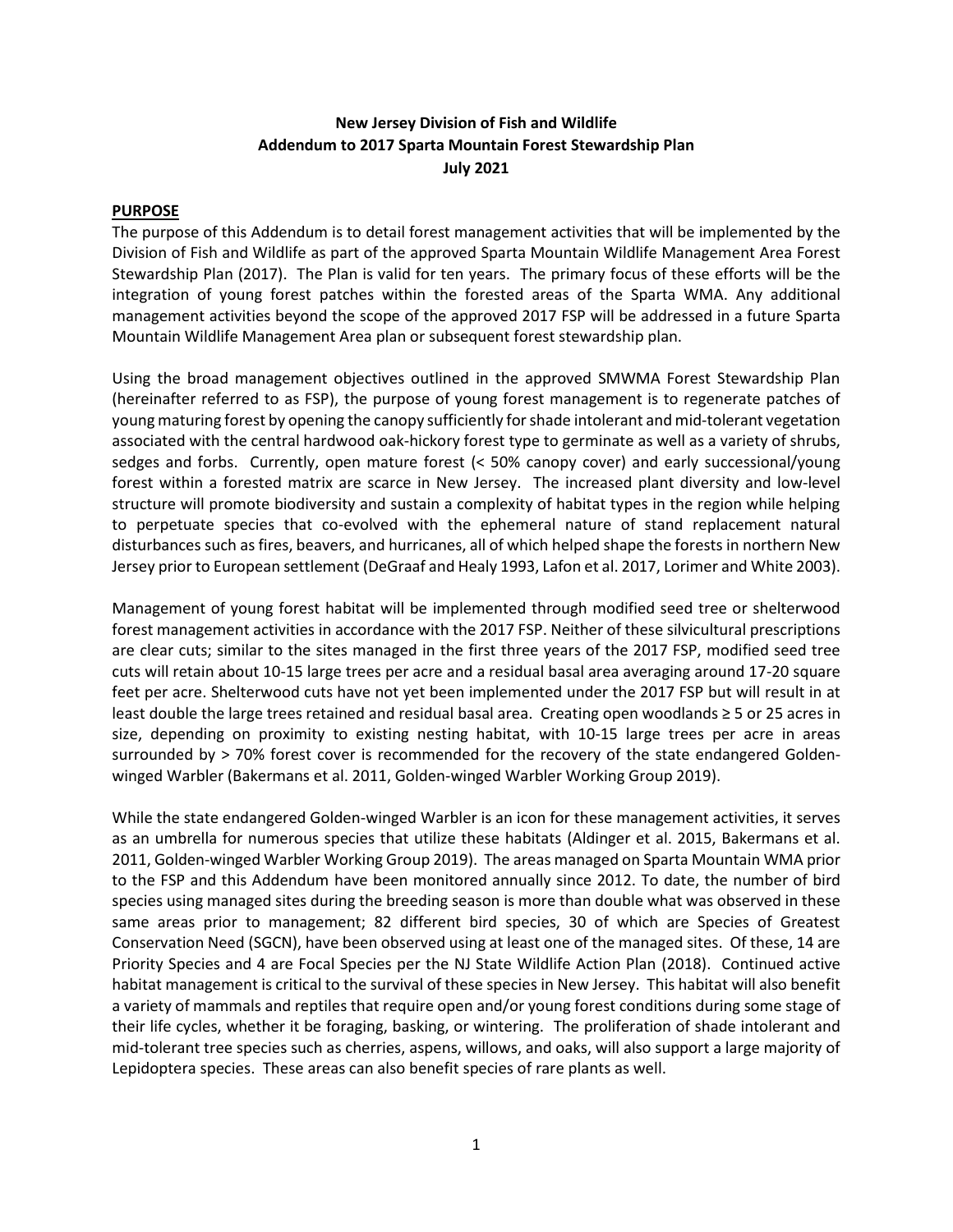While managing for young forest in the Highlands Core Area is key to recovering species such as Goldenwinged Warblers and other declining songbirds, diversifying forest stands improves resiliency in the face of a changing climate. Older individual trees sequester more carbon than younger individual trees (Stephenson et al. 2014) but stands of young forests are greater carbon sinks in that they can absorb carbon at a faster rate than stands of older forests (Pugh et al. 2019).

The 2017 Sparta Mountain Forest Stewardship Plan outlined a wide array of forest management activities for the 3,461 Wildlife Management Area. This addendum addresses young forest management within the 2017 – 2027 FSP timeframe:

- $\circ$  Year 1 3, three sites totaling 27.7 acres were actively managed to restore young forest habitat.
- $\circ$  Year 4 10, six additional 10-acre sites will be managed to restore young forest habitat.

All sites designated to be managed using modified seed tree or shelterwood prescriptions in the 2017 FSP are within stands undergoing a species shift from the shade intolerant and mid-tolerant tree species currently dominating the overstory to shade tolerant species like sugar maple, red maple, and black birch currently dominating the understory. Combining sites to increase the overall size managed in one year will increase the efficiency of implementation, allow for greater tree retention and variability in treatments, and be more beneficial for Golden-Winged Warblers and other species during the breeding and post-breeding seasons.

### **SITE SELECTION**

Modified seed tree and shelterwood forest management activities can only occur in stands that have been prescribed modified seed tree and shelterwood activities in the FSP. The selection and boundaries of individual sites within these stands will be planned in accordance with the following criteria (to the extent practical):

- $\circ$  At least 150 feet from known rare plant occurrences, unless modified by the Office of Natural Lands Management.
- o At least 400 feet from mapped potential and certified vernal pools per the vernal pool layer in Landscape Project V3.3 or later version, or at least 100 feet for cuts maintaining >50% canopy cover per Calhoun and deMaynadier (2004) and Vermont NRCS (2010). Boundaries may be moved if, upon evaluation, the potential vernal pool location does not meet the hydrologic and biologic criteria of a vernal pool and/or buffers are modified by the Endangered and Nongame Species Program.
- o At least 300 feet from mapped C1 streams.
- o Steep slopes will be avoided.
- $\circ$  Edison Bog drainage area will be avoided. This drainage is currently delineated using 10m elevation grid and will need to be verified using 2-ft lidar and/or on-site.
- $\circ$  At least 1/4 mile from existing residential development using the 2015 Land Use/Land Cover or later version.
- o Near existing access roads.
- $\circ$  Outside the Beaver Lake's viewshed as defined in the settlement agreement between the New Jersey Department of Environmental Protection and Beaver Lake Realty Co. Shelterwood cuts are permitted within the viewshed.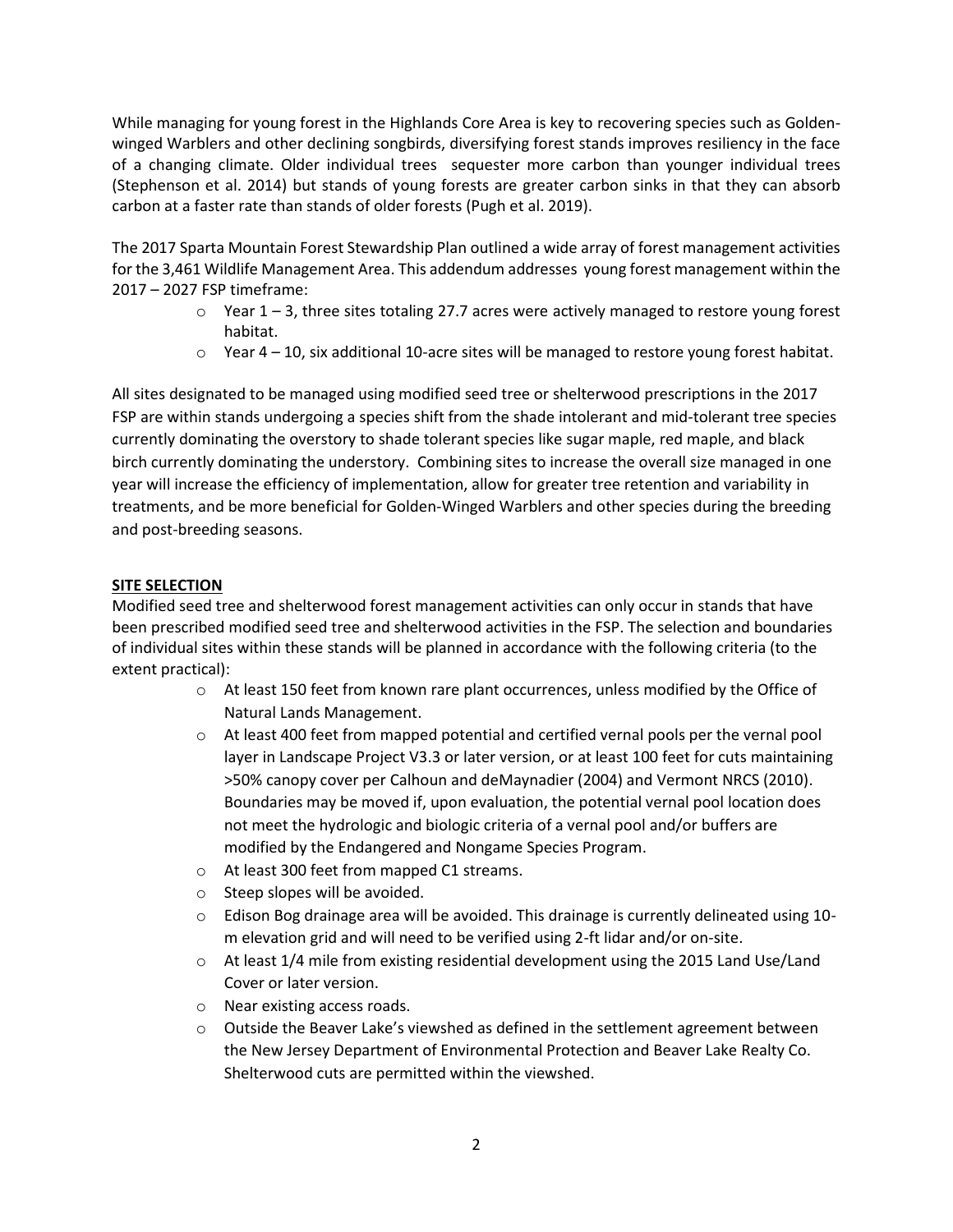Figure 1 depicts sites already managed under the current and previous (2009) FSPs as well as 7 potential site locations (see Table 1). It is important to note boundaries of new sites in the maps are draft and need to be verified on-site prior to being finalized. As a result, boundaries may be adjusted or relocated based on information collected on site, such as locations of rare and/or unique plants, and/or the ability to access the sites. Some sites may be increased or decreased in size as a result. All site locations are within stands currently averaging around 80-85 years old, which comprises the majority of the forests throughout Sparta Mountain WMA. Converting some of the abundant mature closed-canopy forest to a different age class and structure will help increase diversity across the 3,461-acre WMA.

#### **ANNUAL TIMELINE OF ACTIVITIES**

Current timeline for 2021/2022 work in Stand 9a

| July 12, 2021                              | Stand boundary mapping of next specific work area identified on the<br>Division's website.                                                                                            |
|--------------------------------------------|---------------------------------------------------------------------------------------------------------------------------------------------------------------------------------------|
| August 12, 2021                            | Comments due concerning specific stand work must be submitted. All<br>comments are to be submitted to the NJ Division of Fish and Wildlife.                                           |
| Sept. 10, 2021                             | Public comments incorporated to extent feasible.                                                                                                                                      |
|                                            | Sept. 10- Oct. 15, 2021 Stand marked and practice plan completed. Due to contract procedures<br>and costs, once stand is marked no further comments or changes can be<br>entertained. |
| Oct. 15- Nov. 15, 2021 Contract Procedures |                                                                                                                                                                                       |
|                                            | Nov. 2021 – Mar. 2022 Management Activities                                                                                                                                           |

In order to conduct activities under favorable environmental conditions, while avoiding critical timing restrictions and periods of high visitation (due to the use of machinery), as of January 2022 the following annual timeline will be followed:

| January 31       | Stand boundary mapping of next specific work area identified on the<br>Division's website.                                                                    |
|------------------|---------------------------------------------------------------------------------------------------------------------------------------------------------------|
| March 31         | Comments due concerning specific stand work must be submitted. All<br>comments are to be submitted to the NJ Division of Fish and Wildlife.                   |
| April 1-April 30 | Public comments incorporated to extent feasible.                                                                                                              |
| May 1-June 30    | Stand marked and practice plan completed. Due to contract procedures<br>and costs, once stand is marked no further comments or changes can be<br>entertained. |
| July 1 - Sep. 30 | <b>Contract Procedures</b>                                                                                                                                    |
| Nov. - March     | <b>Management Activities</b>                                                                                                                                  |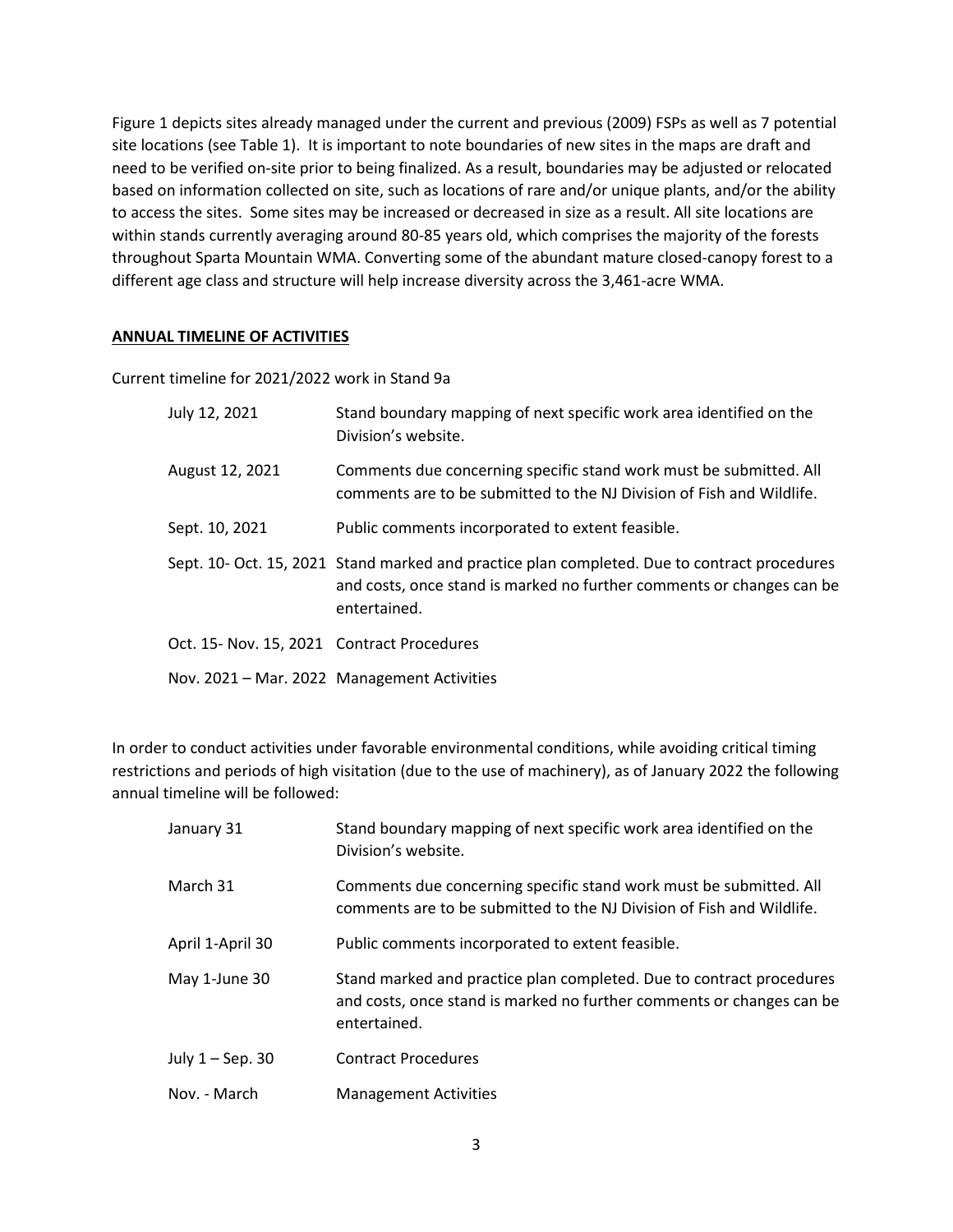### **NOTIFICATION OF ACTIVITIES**

The NJDFW will notify surrounding municipalities and the public of upcoming work. The notification will be distributed through the Department's Office of Local Government and the Sparta Mountain WMA Listserve and posted on the Division's website.

# **TIMING RESTRICTIONS**

Activities will follow the timing restrictions to minimize impacts to rare species as outlined by the US Fish and Wildlife Service and the Endangered and Nongame Species Program. Specific timing restrictions will depend on the type of activities and species documented in the area. For example, current timing restrictions for cutting trees near Indiana Bat hibernacula allows for cutting to take place between November 16 and March 31.

# **MANAGEMENT ACTIVITY PROVISIONS**

- $\circ$  All management activities will conform to acceptable industry standards for timber harvesting and comply with applicable guidelines contained in the "New Jersey Forestry and Wetlands Best Management Practices Manual" published by the NJ Bureau of Forest Management.
- $\circ$  Stumps will be kept as low as possible, generally below 12" in most cases. Trees hung up or severely damaged during harvesting operations are required to be felled and made safe.
- $\circ$  Tree tops and slash can generally be left intact within the harvest area without being lopped and scattered to ground level in order to provide immediate wildlife structure, but they cannot be stacked or left in a way that creates an excessive hazard.
- o Skidding activities will be restricted to the harvest area and to the existing primary skid trail routes connecting the project area and access road.
- $\circ$  Skid trails and access roads will be back-bladed to eliminate any rutting that may occur during operations.
- $\circ$  Water diversions and/or logs will be used when necessary to divert water runoff and erosion.
- $\circ$  Heavy equipment to be used in the harvest area will be washed prior to entering the area to prevent the spread of invasive species.

### **INVASIVE SPECIES MANAGEMENT**

Prior to and after management, each site will be evaluated, pre- and post-management, for invasive species outbreaks and treated accordingly. Individual plants will be hand pulled when feasible, but herbicide application is currently the most effective treatment method for large or numerous invasive plants. In any situation where the use of herbicide is warranted, it will be applied by a licensed applicator in accordance with the manufacturer's label and species to be treated. Directed low-volume foliar (using a backpack sprayer) and basal bark or cut stem applications will be used to minimize impacts on non-target species. Prescribed fire may also be used to control invasive species should that treatment be deemed more effective than herbicide.

### **DEER**

Prior to and after management, each site will be evaluated for regeneration and impacts of deer browse. Areas where regeneration has been inhibited as a result of excessive deer browse will be addressed through targeted hunting and/or deterrents such as fencing. To date, regeneration has not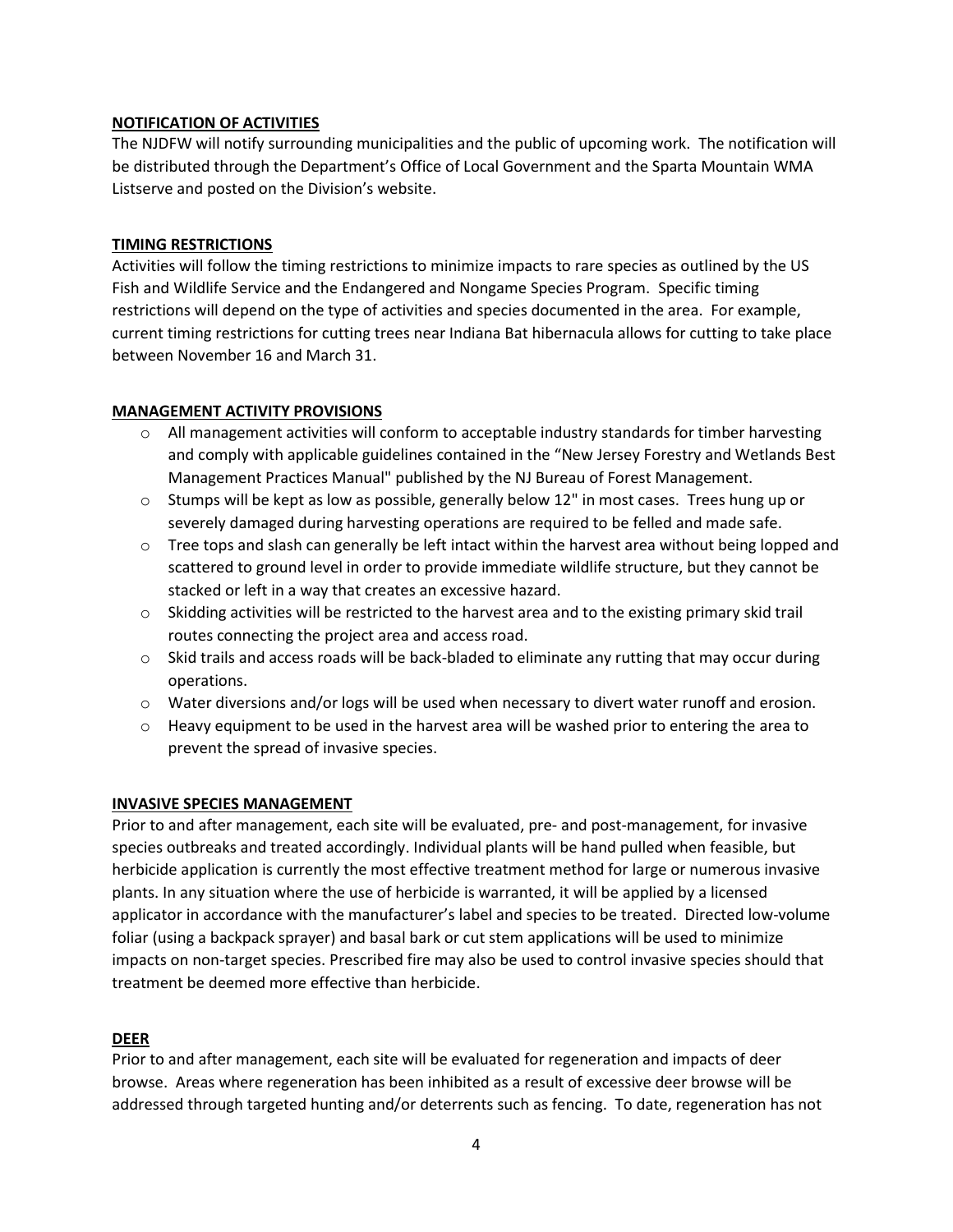been inhibited by deer browse on any previously managed sites on Sparta Mountain WMA, as also demonstrated by a fenced area that was erected in a post-management site on Sparta Mountain WMA in 2012 that continues to show the lack of impact by deer browse in the same site outside the fence.

### **MACHINERY**

Use of heavy machinery is unavoidable in the creation and maintenance of young forest habitats. At the level of intensity of a seed tree cut, leaving all cut trees at the site would result in dense slash that would inhibit regeneration and increase the risk of wildfire. That said, the crowns and some trees will be purposely left scattered on site to create favorable microclimates for germination, protect new seedlings, buffer soil erosion, and return nutrients back into the soil as they decompose.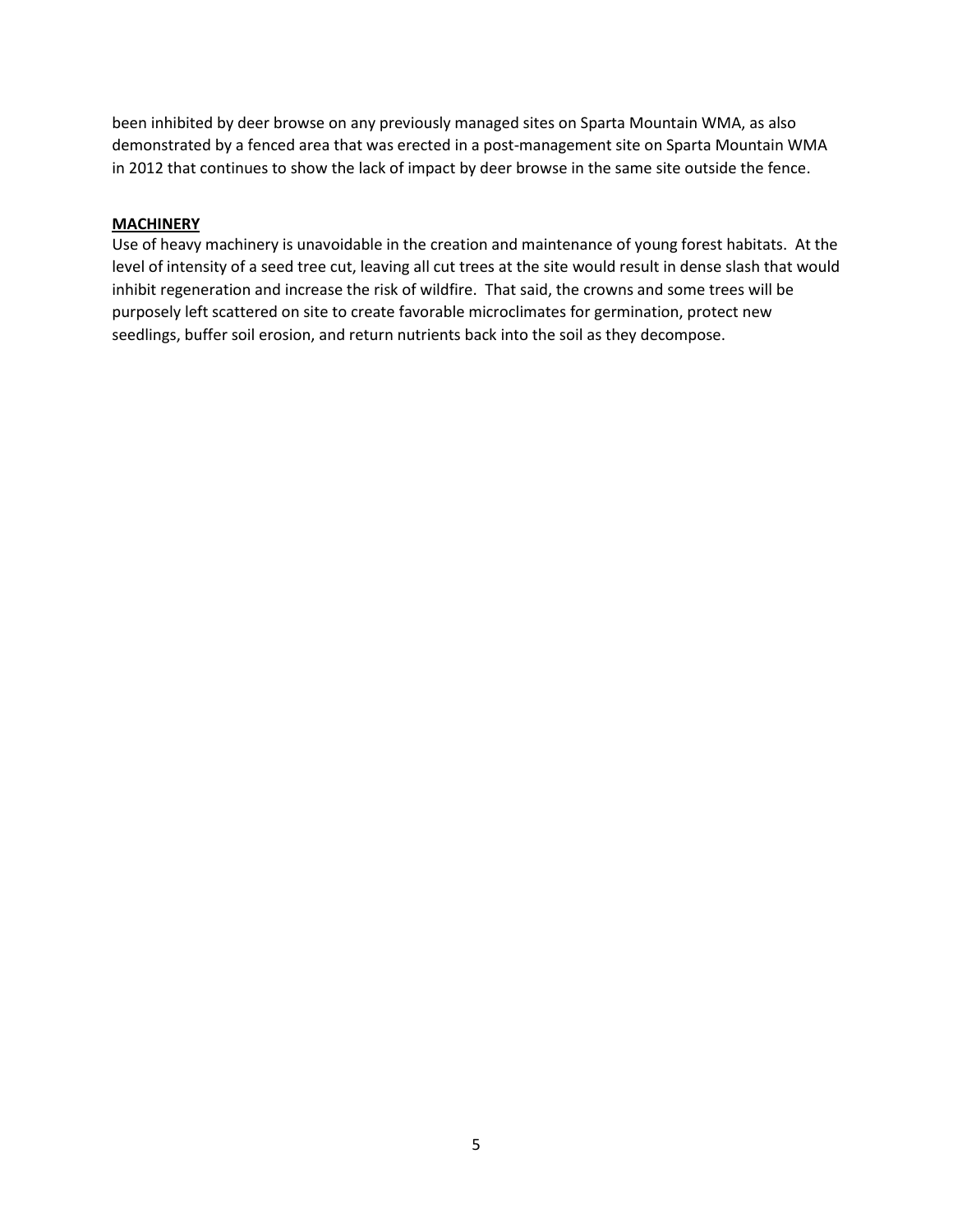

*Figure 1. Draft planning map showing where young forest management has been completed under all forest stewardship plans, and where young forest management may occur in the future. Boundaries of these future sites may change after on-site verification. Labels on each site indicates the stand where the management has or may occur.*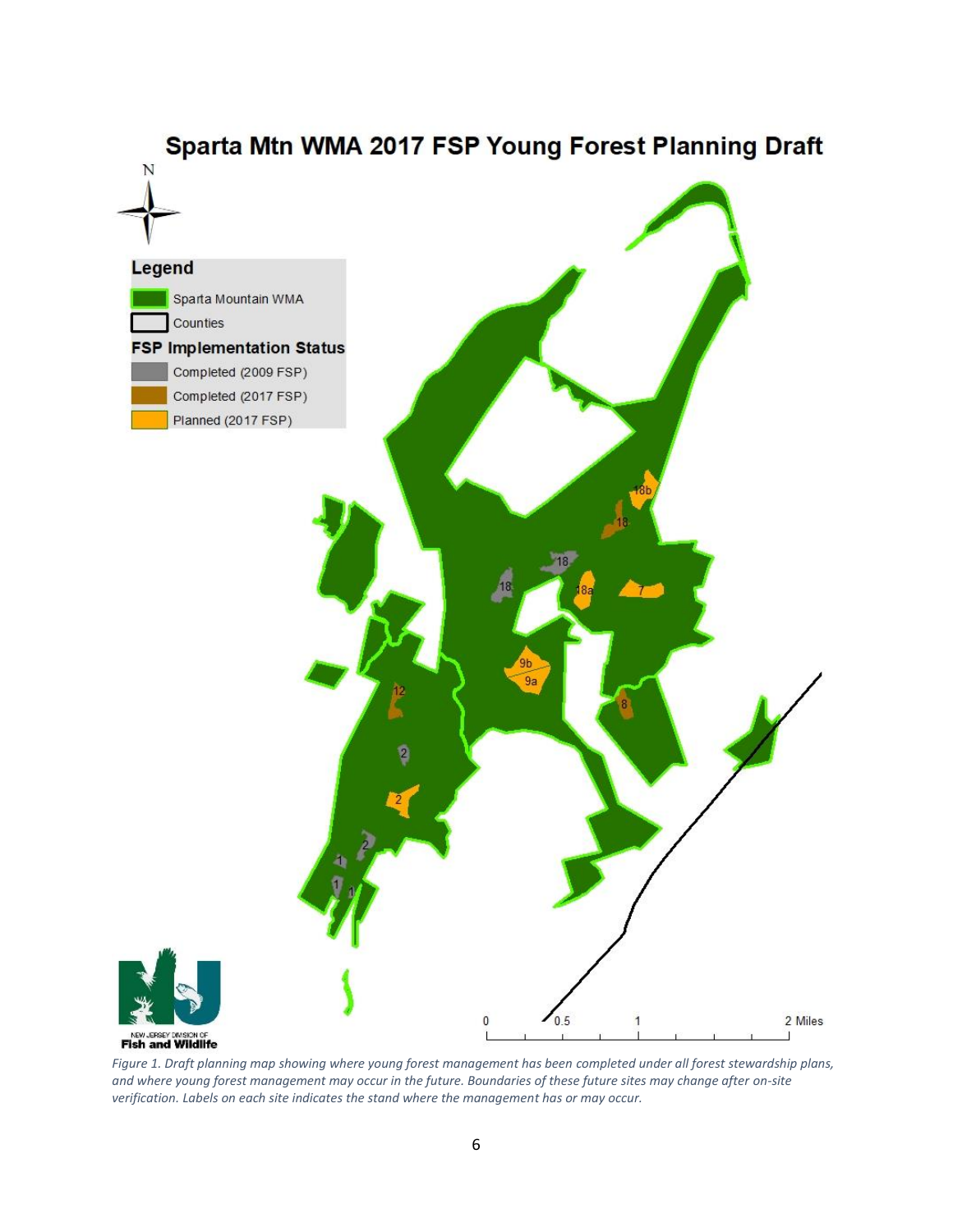Table 1. Timeline for young forest management activities under the 2017 FSP. This does not account for management activities accomplished prior to or beyond the 2017 FSP. Any planning beyond the 2017 FSP to reach 200 acres of young forest management will be addressed in subsequent management plans.

|                     | Mgmt.   |                      |               | Acres   |                      |
|---------------------|---------|----------------------|---------------|---------|----------------------|
| <b>Name</b>         | Year    | <b>FSP Reference</b> | <b>Stand</b>  | Managed | <b>Comments</b>      |
| <b>MST Stand 18</b> | 2018-19 | Year 1               | 18            | 9.4     | Completed in 2018/19 |
| <b>MST Stand 8</b>  | 2019-20 | Year 2               | 8             | 9.1     | Completed in 2019/20 |
| MST Stand 12        | 2020-21 | Year 3               | 12            | 9.2     | Completed in 2020/21 |
|                     |         |                      |               |         |                      |
| Stand 9a            | 2021-22 | Year 4               | 9             | 10.0    |                      |
| Stand 18a           | 2022-23 | Year 6               | 18            | 10.0    |                      |
| Stand 7             | 2023-24 | Year 7               | 7             | 10.0    |                      |
| Stand 2             | 2024-25 | Year 8               | $\mathcal{P}$ | 10.0    |                      |
| Stand 18b           | 2025-26 | Year 10              | 18            | 10.0    |                      |
|                     |         |                      |               |         |                      |
| Stand 9b            | 2026-27 | Year 6               | 9             | 10.0    |                      |

**TOTAL 87.7 acres**